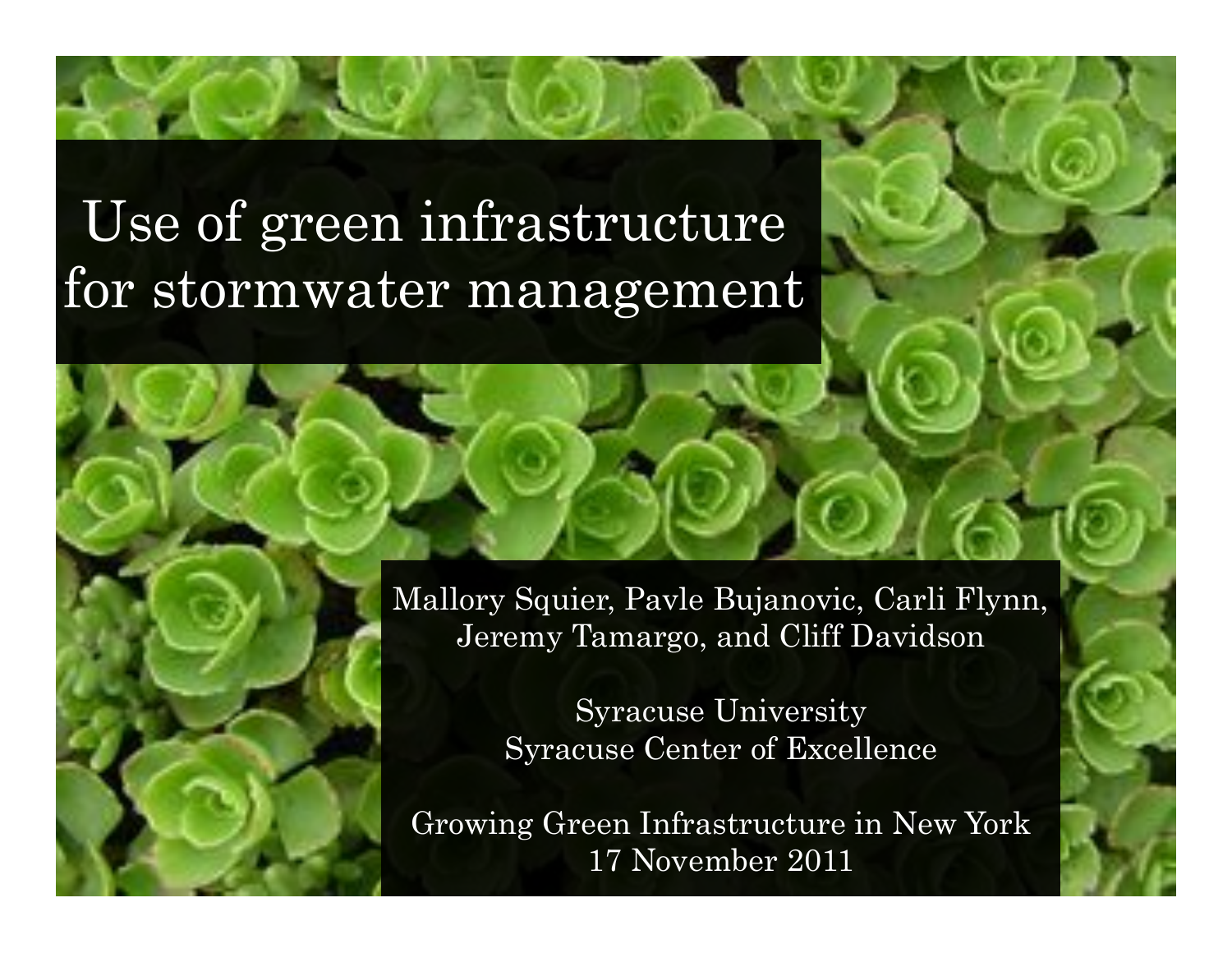### Outline

- Background
	- Onondaga Lake
	- Green infrastructure in Onondaga County
- The green roof
	- Technology introduction
	- OnCenter green roof
		- Water mass balance
		- Water chemistry study
		- Temperature gradient
- Future work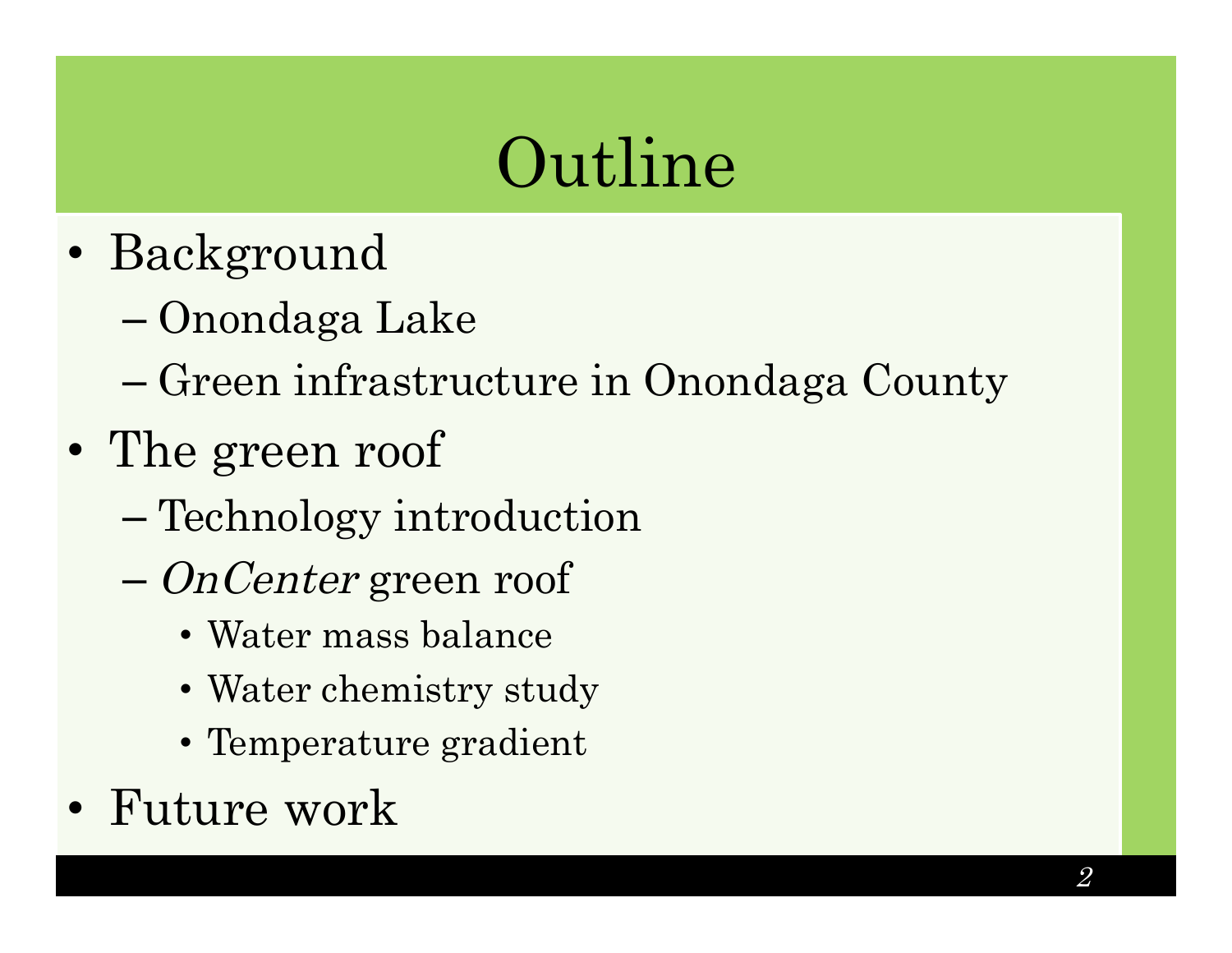### Background

- Combined Sewer System (CSS): the same sewer system is used for both stormwater and domestic wastewater
- Combined Sewer Overflow (CSO): overflow of combined sewage and stormwater
- CSOs can be reduced by "gray infrastructure"
	- holding tanks, regional treatment facilities, enlarged central treatment plants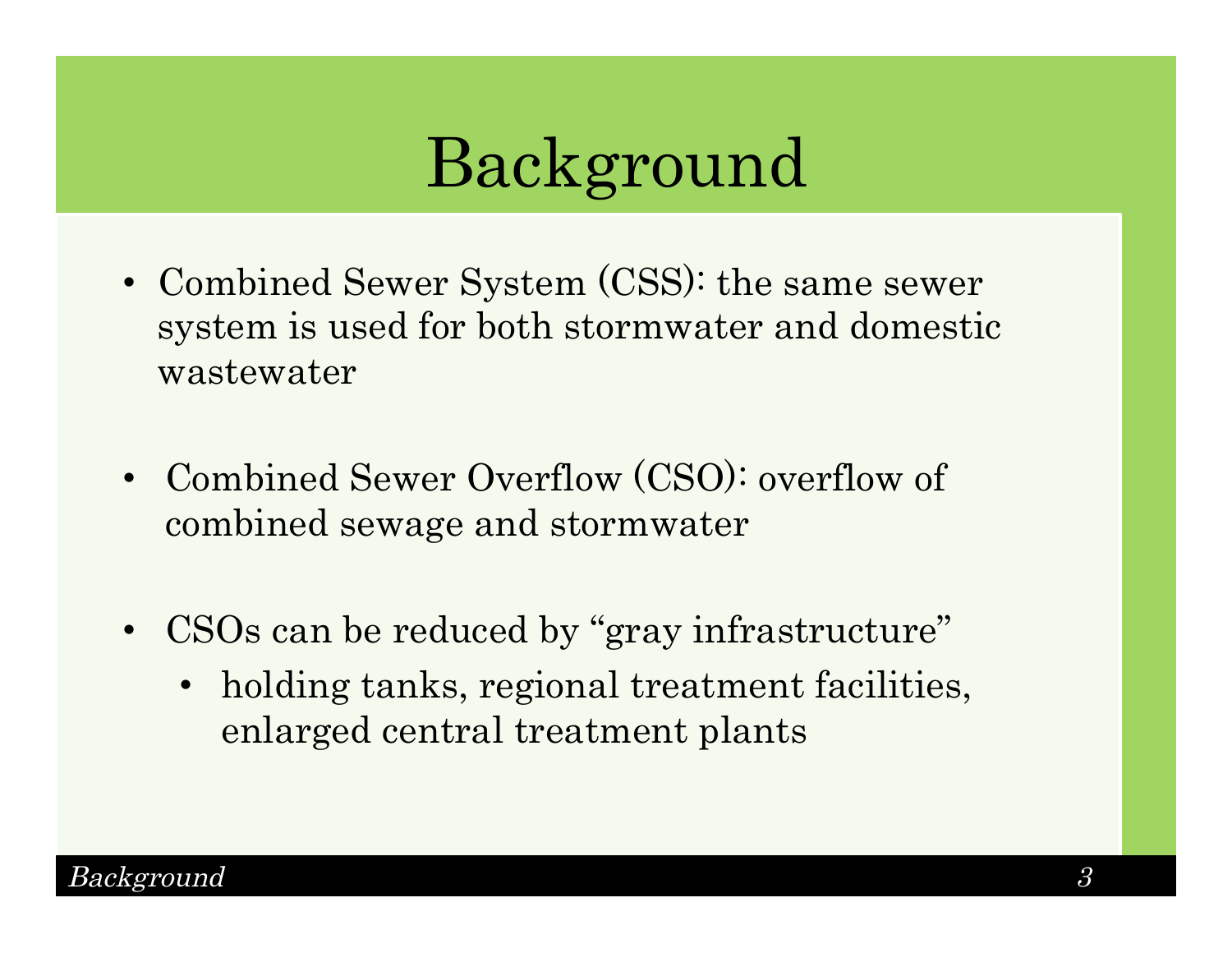### Background

- Gray infrastructure is brute force approach
- Green infrastructure (GI) technologies used for stormwater management are designed to protect or restore the natural hydrology of a site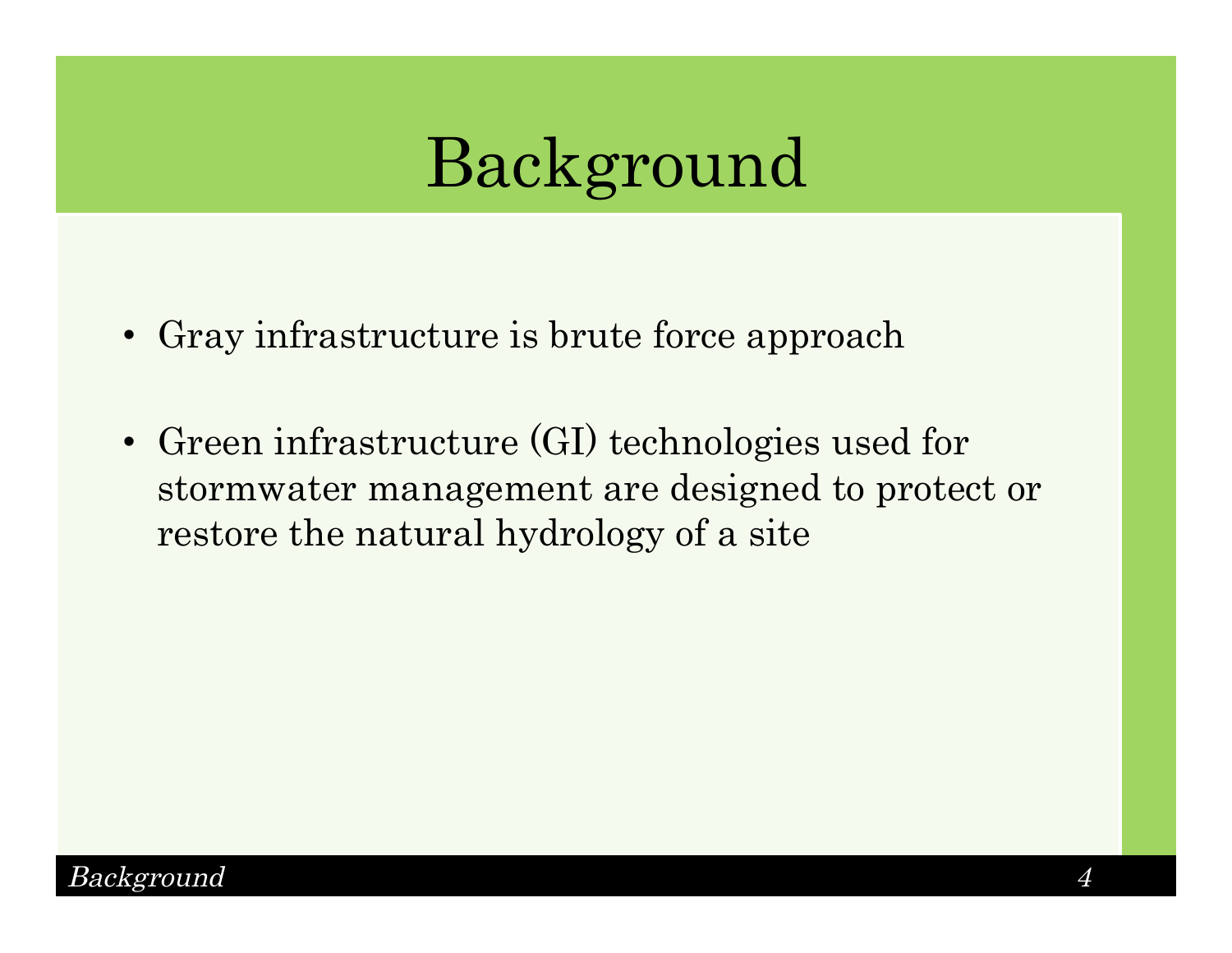### Onondaga Lake

- Large proportion of the source water for Onondaga Lake (up to 20%) comes directly from METRO outflows
- CSOs are a major contributor of bacteria, floating trash, organic material, solids and grit to the lake and its tributaries.



Onondaga Lake , Onondaga Lake Partnership.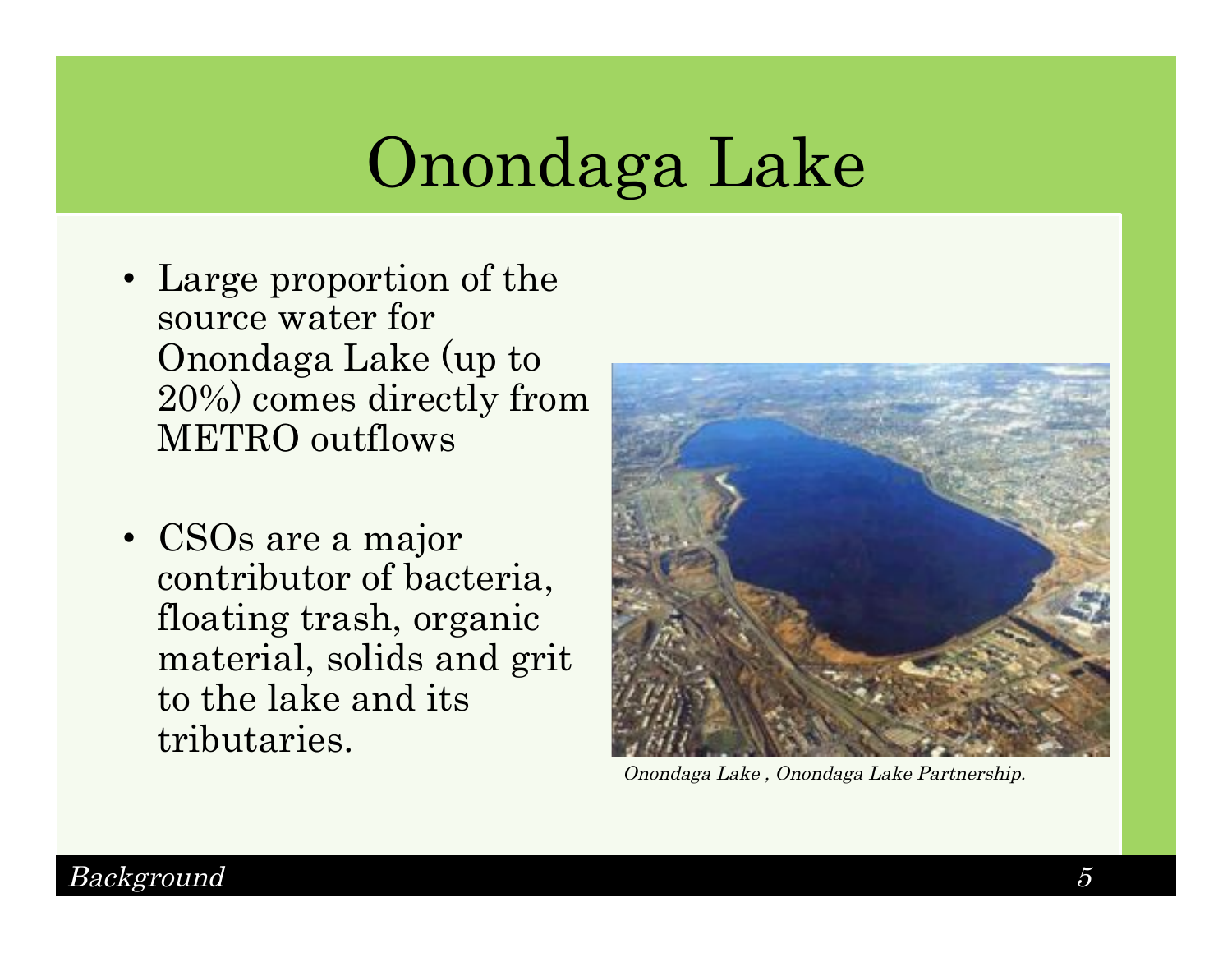### Onondaga County

- 8 CSO sewersheds
- Precipitation "trigger" events as small as 0.10-0.15 in/hr



CSO point , CNY Regional Planning & Development Board.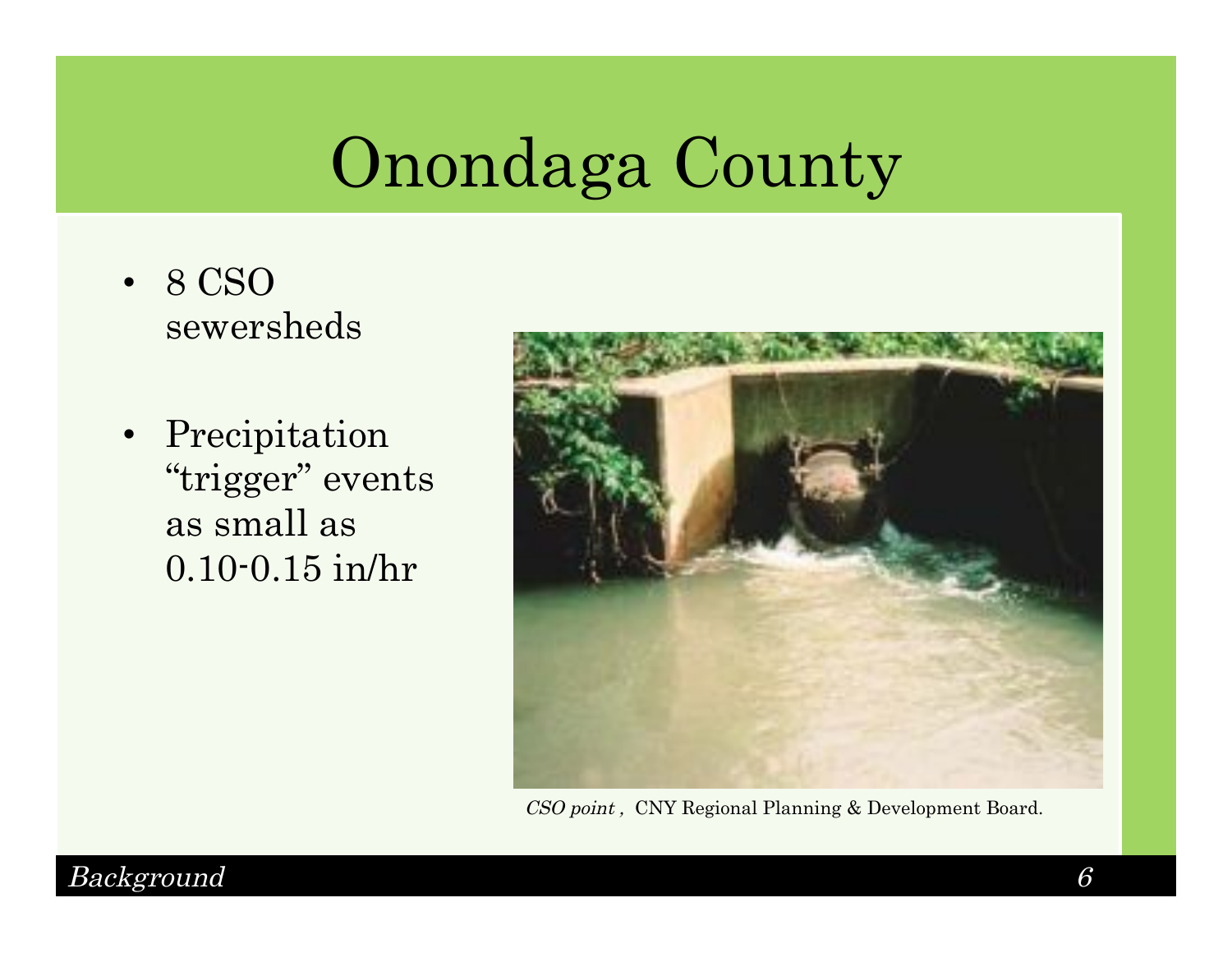# GI in Onondaga County

Factors allowing for rapid adoption of green infrastructure technologies:

- Shift in local and national mindset
- Support of all regulating parties
- Support of community advocates
- Economic opportunities
- Reasonably small metropolitan area

April 2011 Syracuse was named one of 10 partner communities by the EPA in their new strategic green infrastructure agenda.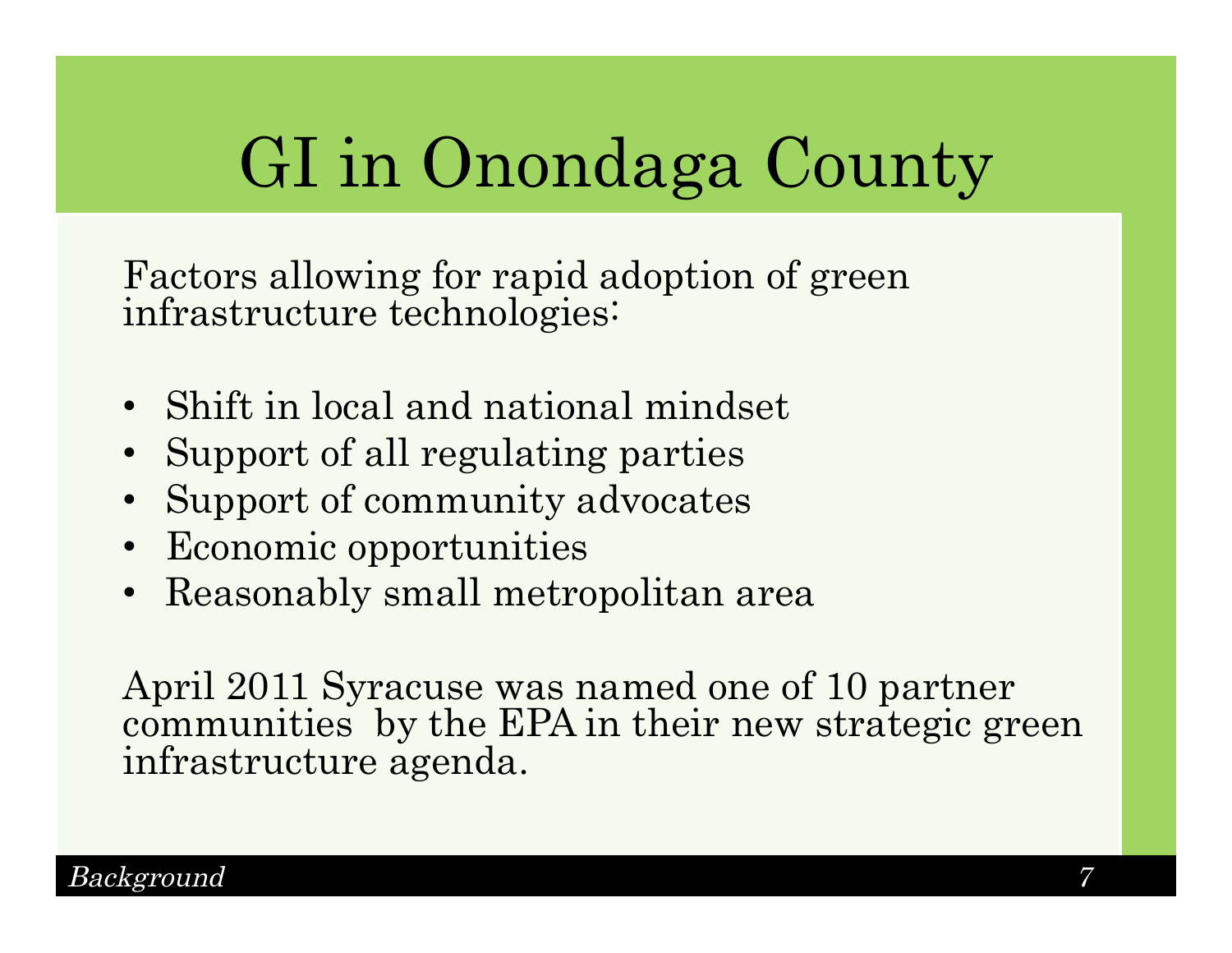### The green roof



Cook and Jenshel. National Geographic.

Vegetated roof benefits: environmental economic aesthetic

### Green roof 8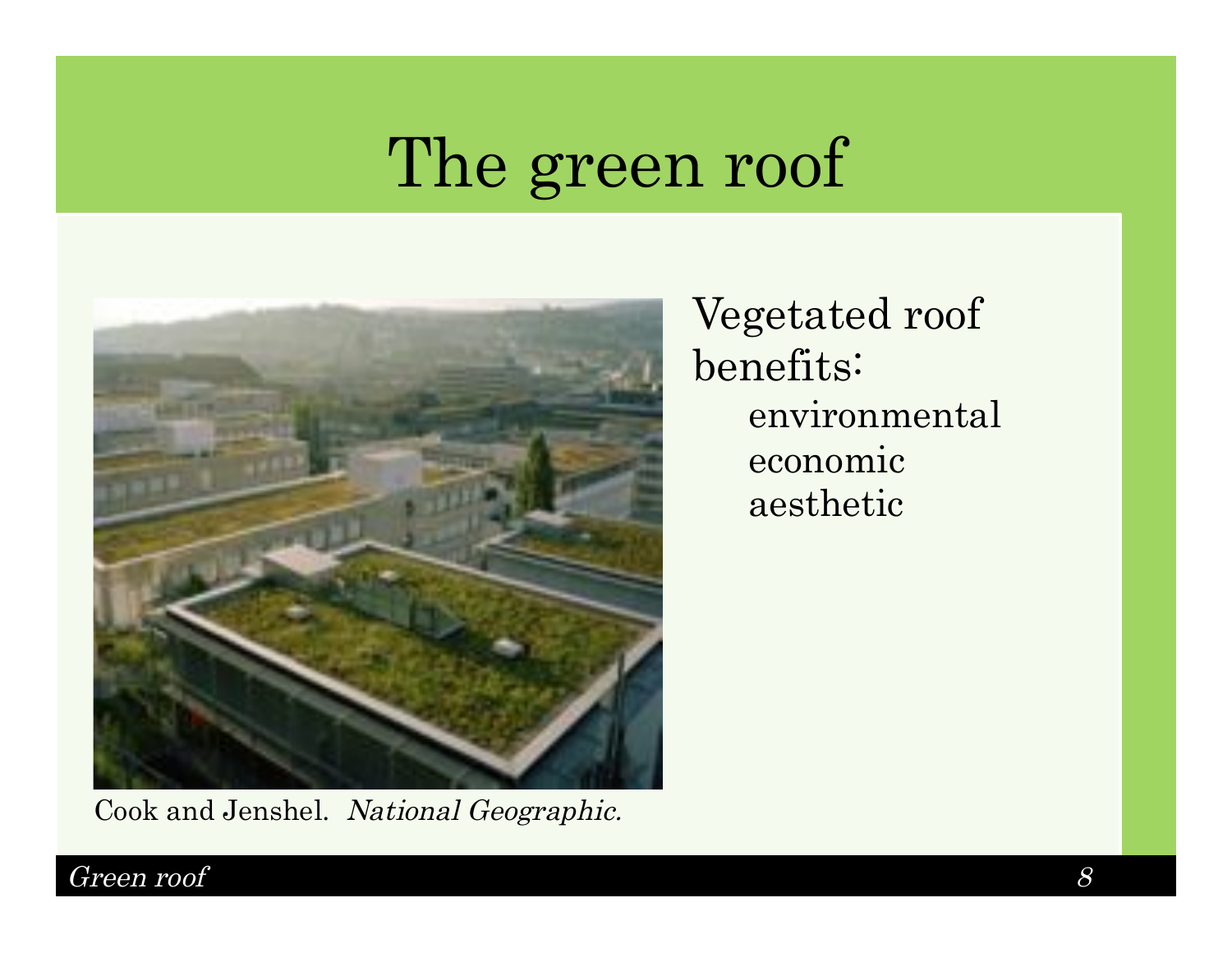### The green roof: typical structure



Comparison of Typical Conventional vs. Green Roof Construction. Liu, 2003.

Green roof 9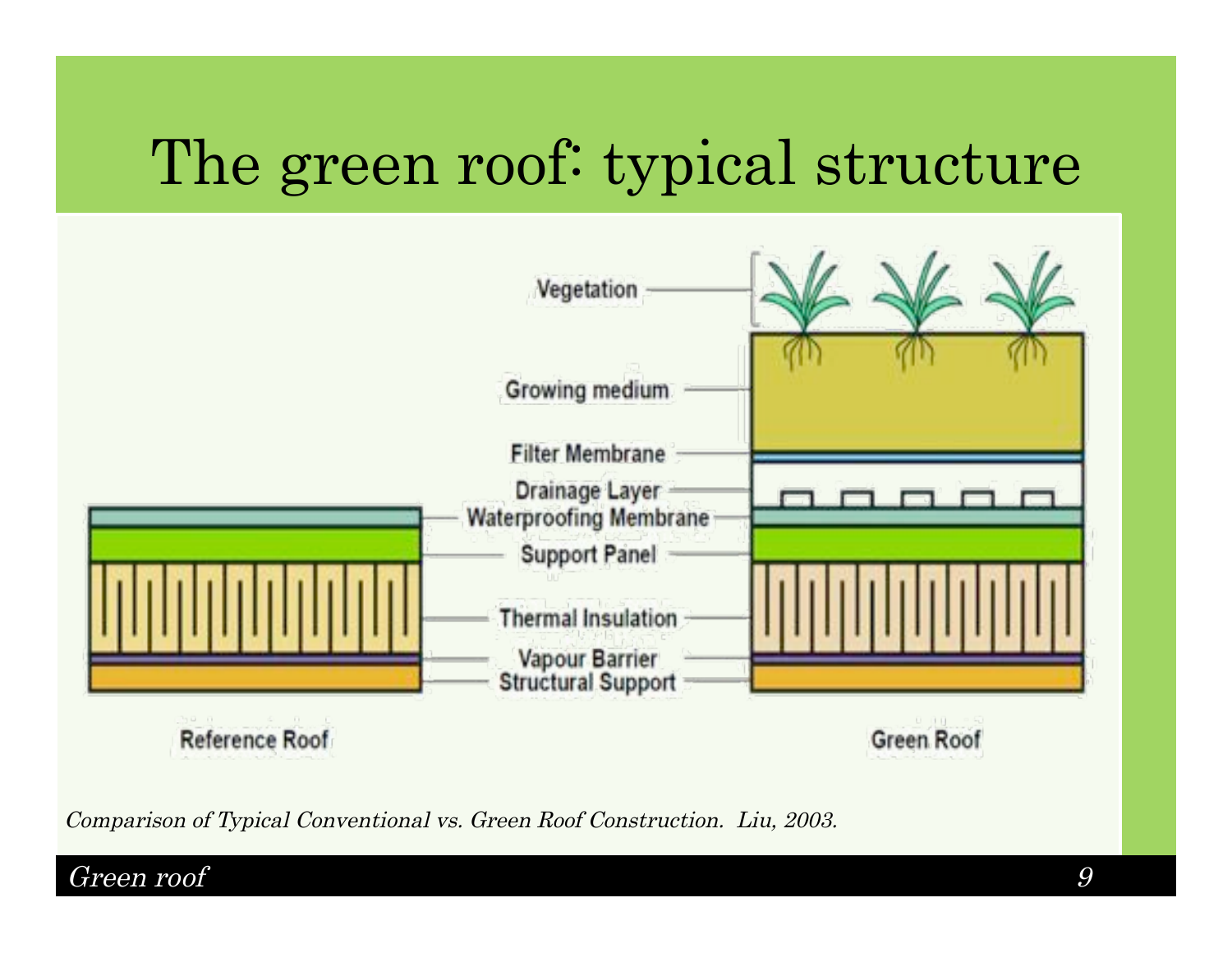### The green roof: types

- **Extensive** 
	- Shallow substrate
	- Low maintenance
	- Limited plant variety
- **Intensive** 
	- Deep substrate
	- Heavier weight load



Extensive green roof. City of Windsor, 2009.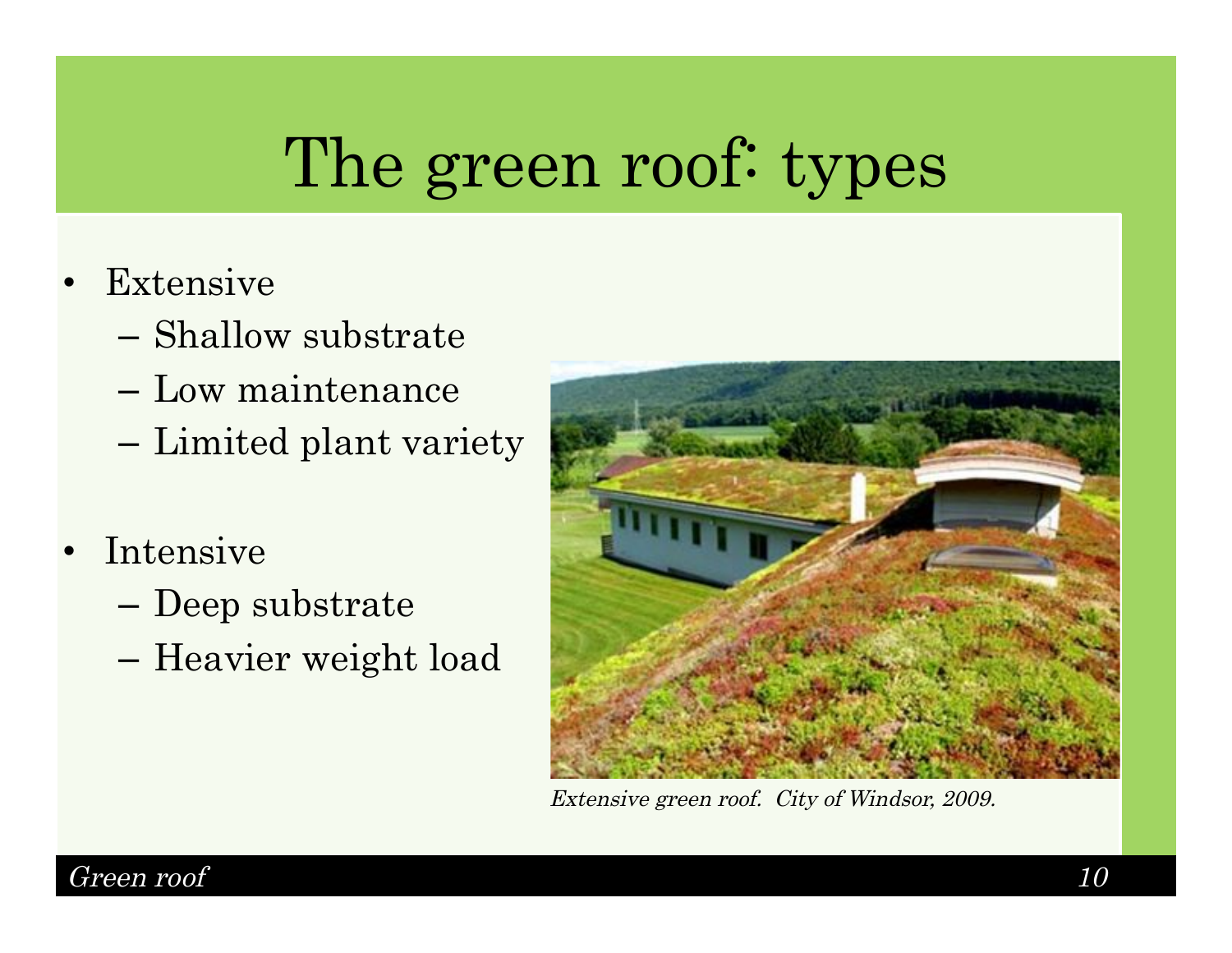### The green roof: runoff reduction



Time

J. Czerniel Berndtsson (2010)

Background 11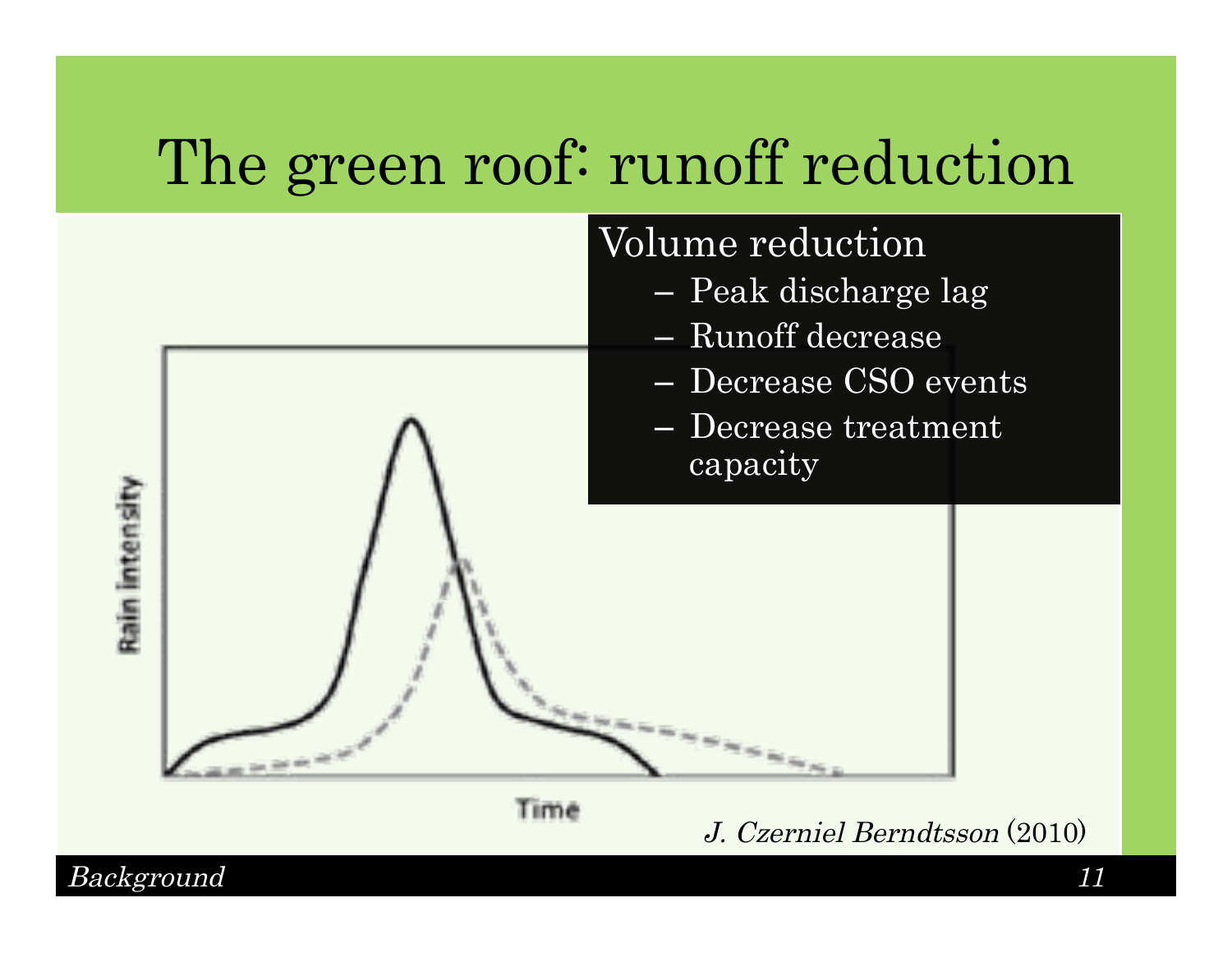## OnCenter green roof



- 60,000 square feet
- Designed to retain 1 million gallons stormwater annually

Google Earth. September 2011.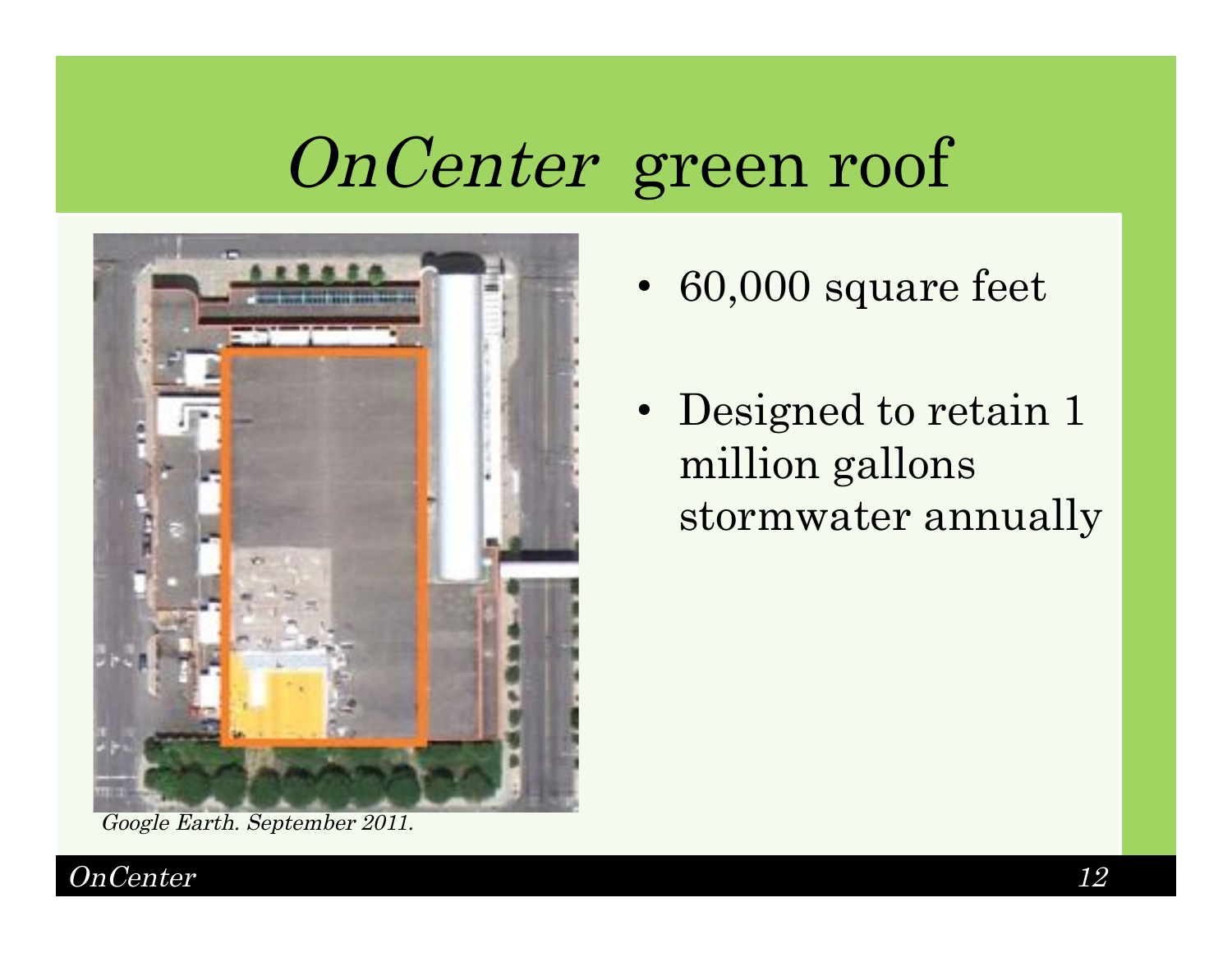## OnCenter green roof



Emory Knoll Farms. 2011.

### • Extensive

- 3 inches growth medium
- Plants
	- Sedum album
	- Sedum sexangulare
	- Sedum rupestre
	- Sedum spurium
	- Sedum floriferum
	- Phedimus taksimense

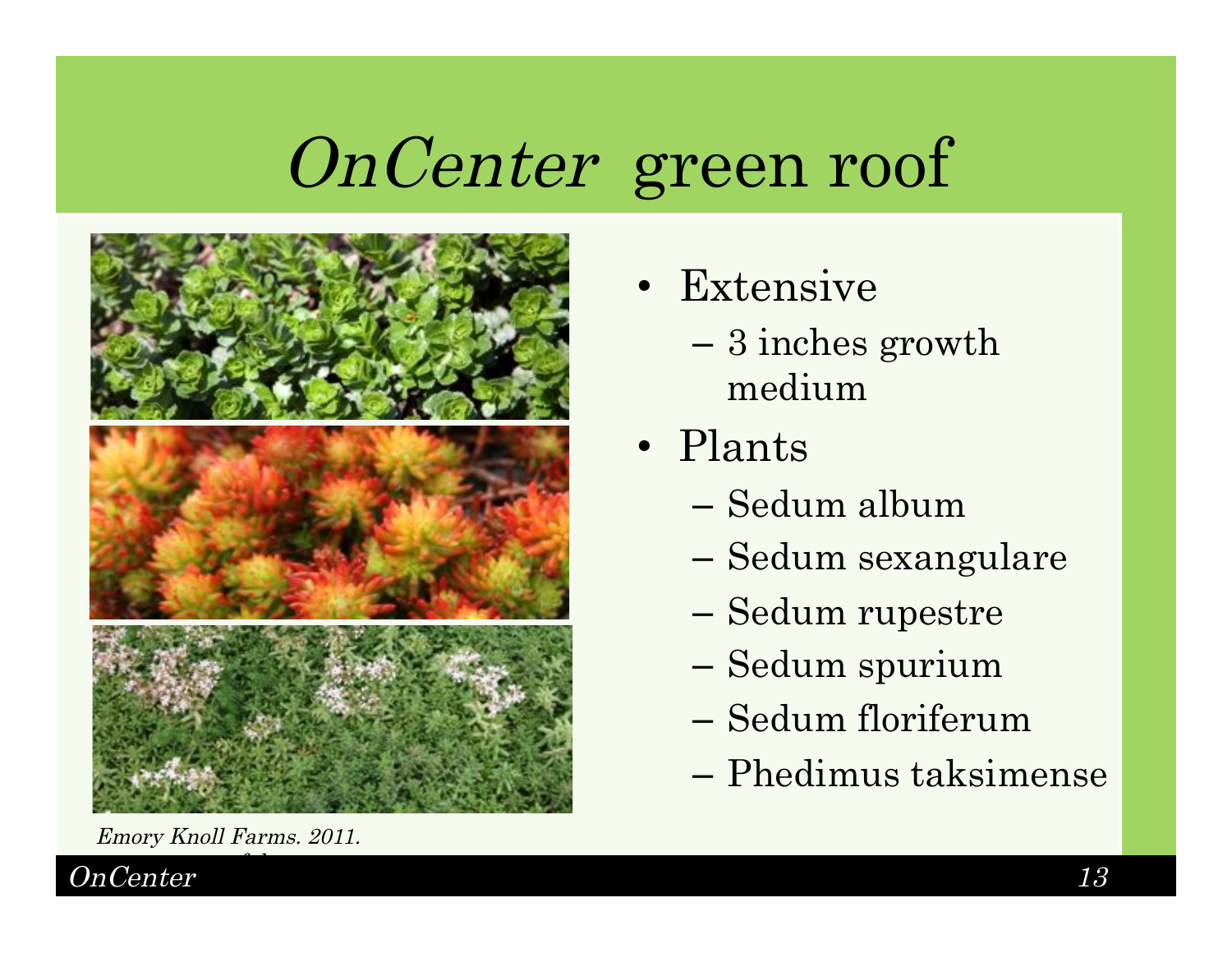### Research goals

- Water mass balance over roof
	- quantify stormwater captured and delay
	- measure precipitation
	- measure growing medium water content
- Water chemistry study
	- growing medium leachate
- Temperature gradient through roof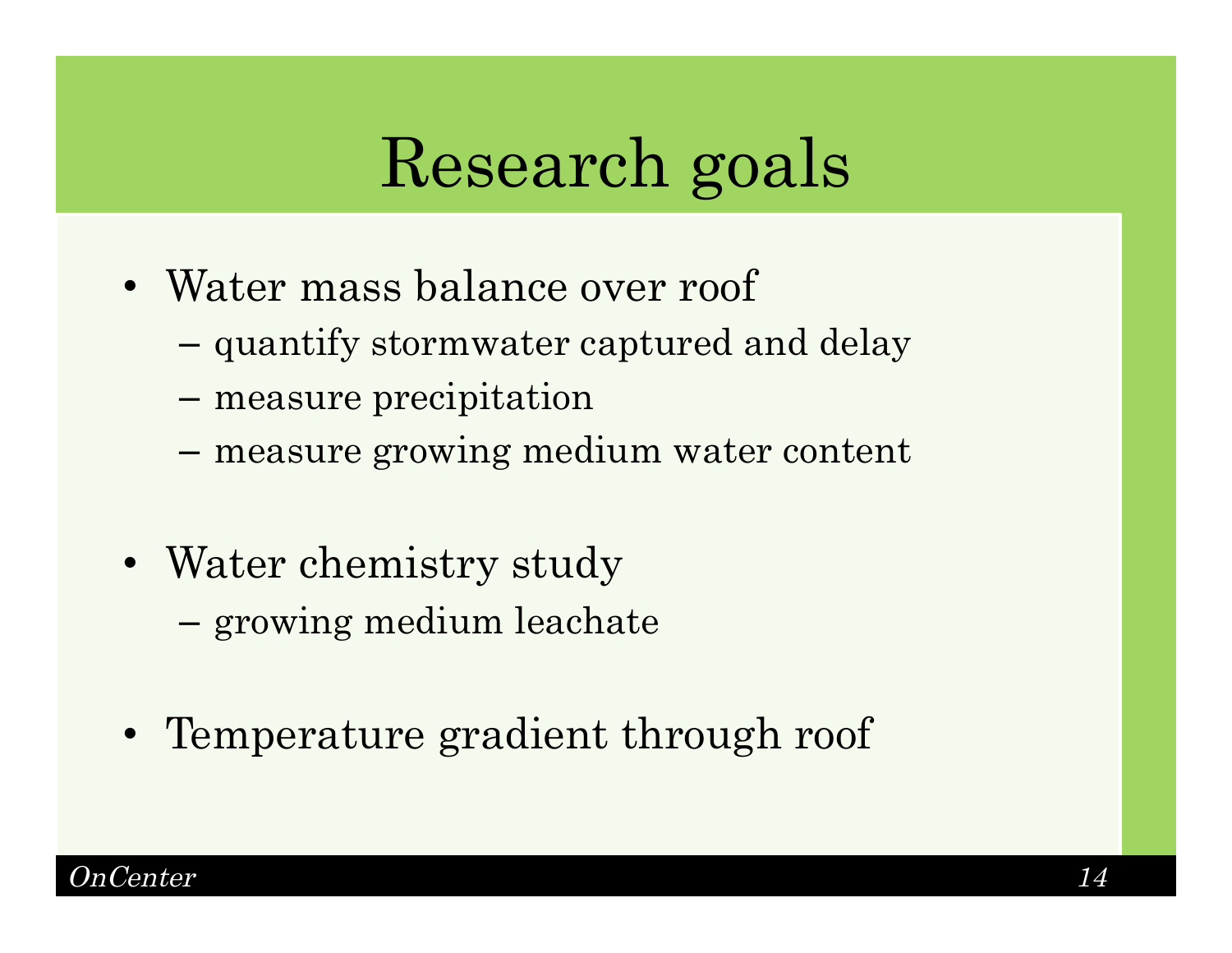### Water mass balance



Adapted from Liu, 2003.

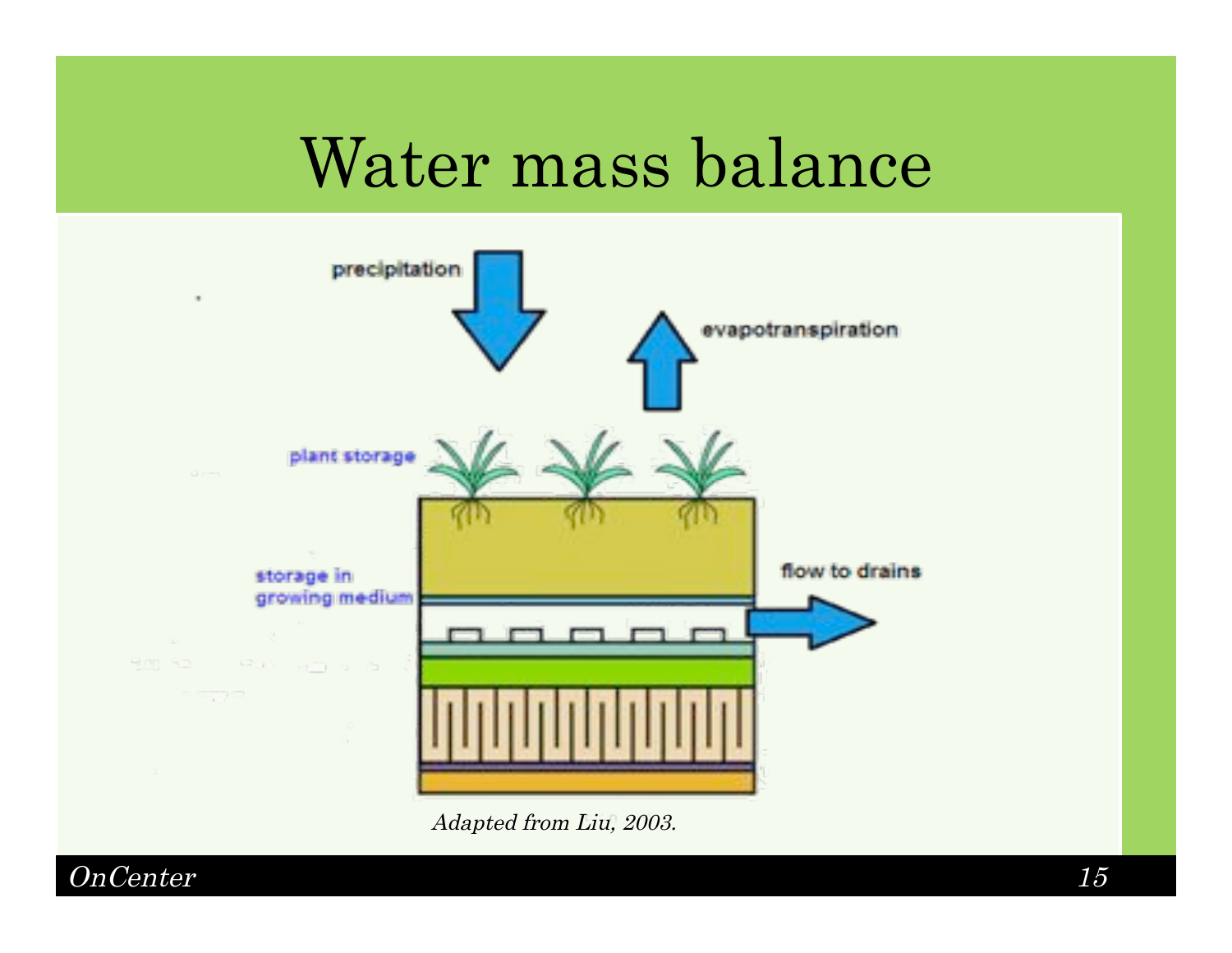### Precipitation: Syracuse 2010

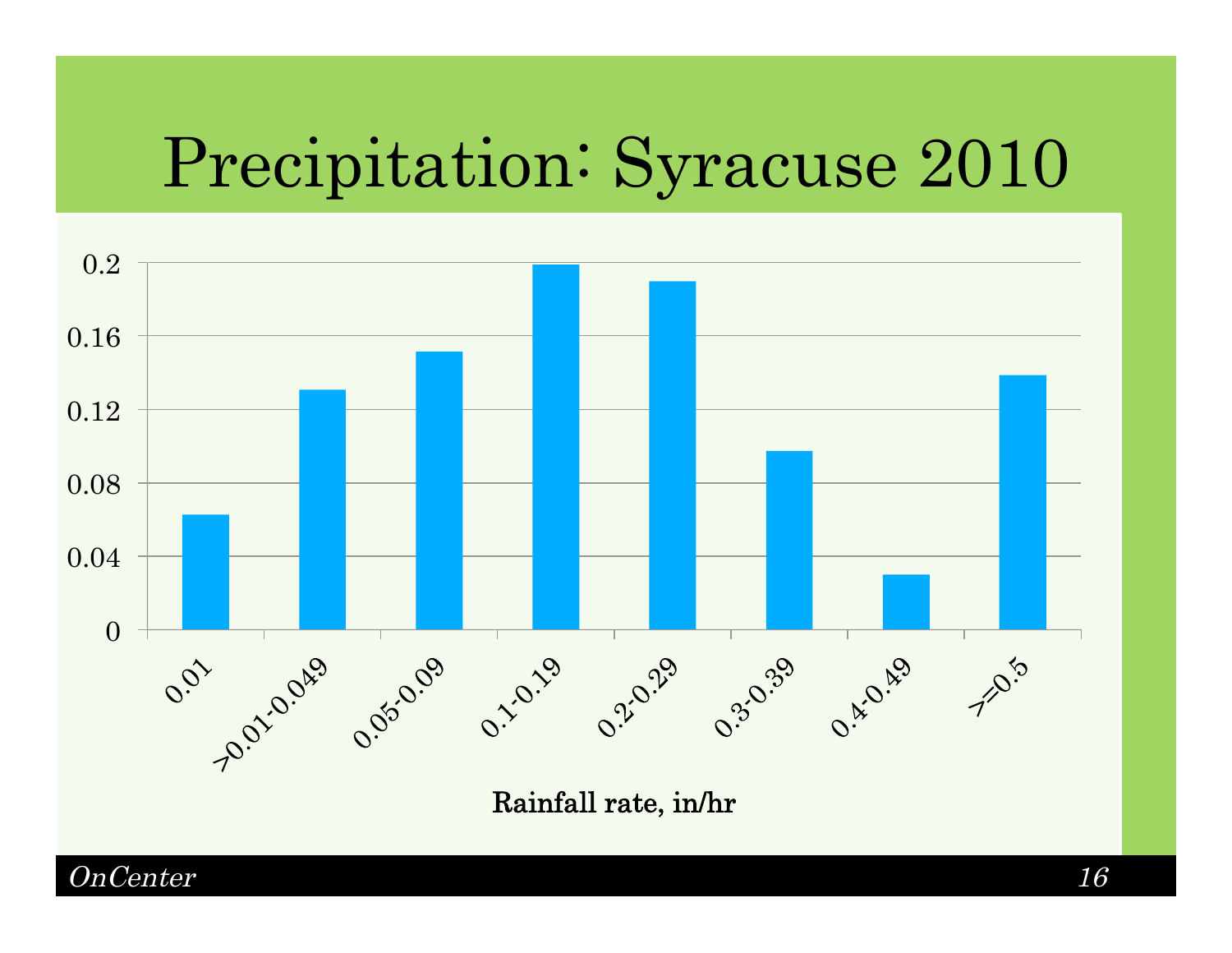### OnCenter drain location



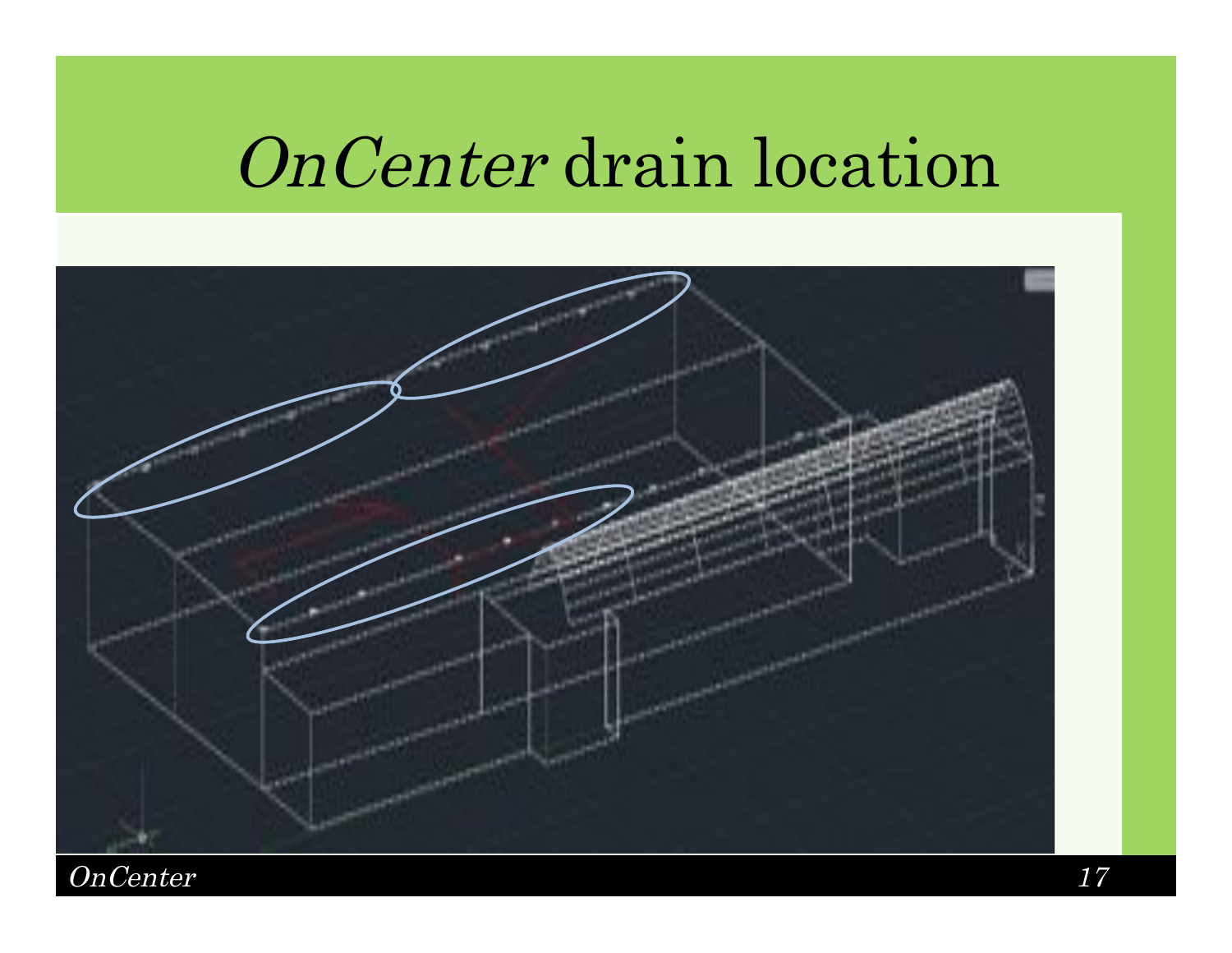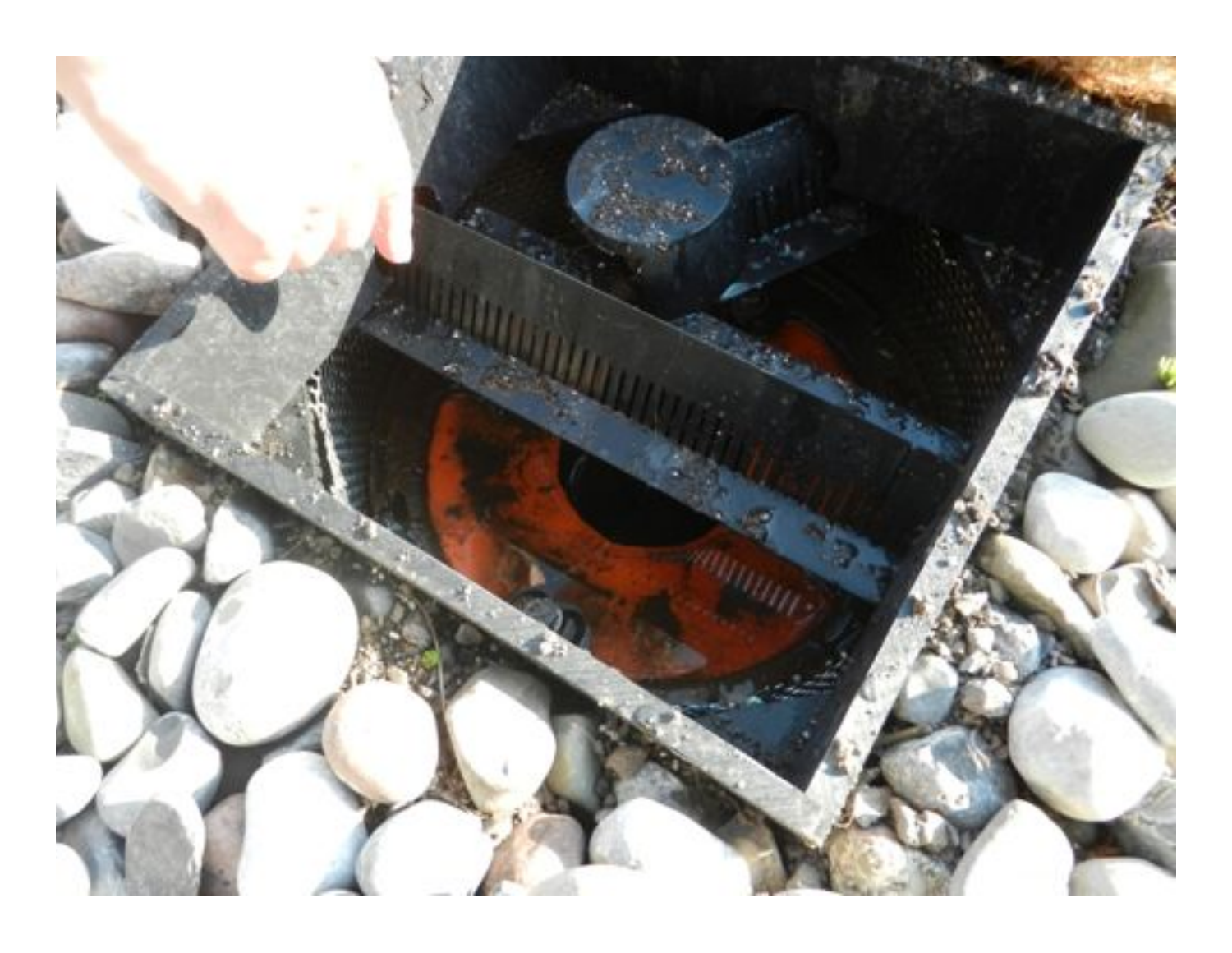### OnCenter roof profile



#### OnCenter 19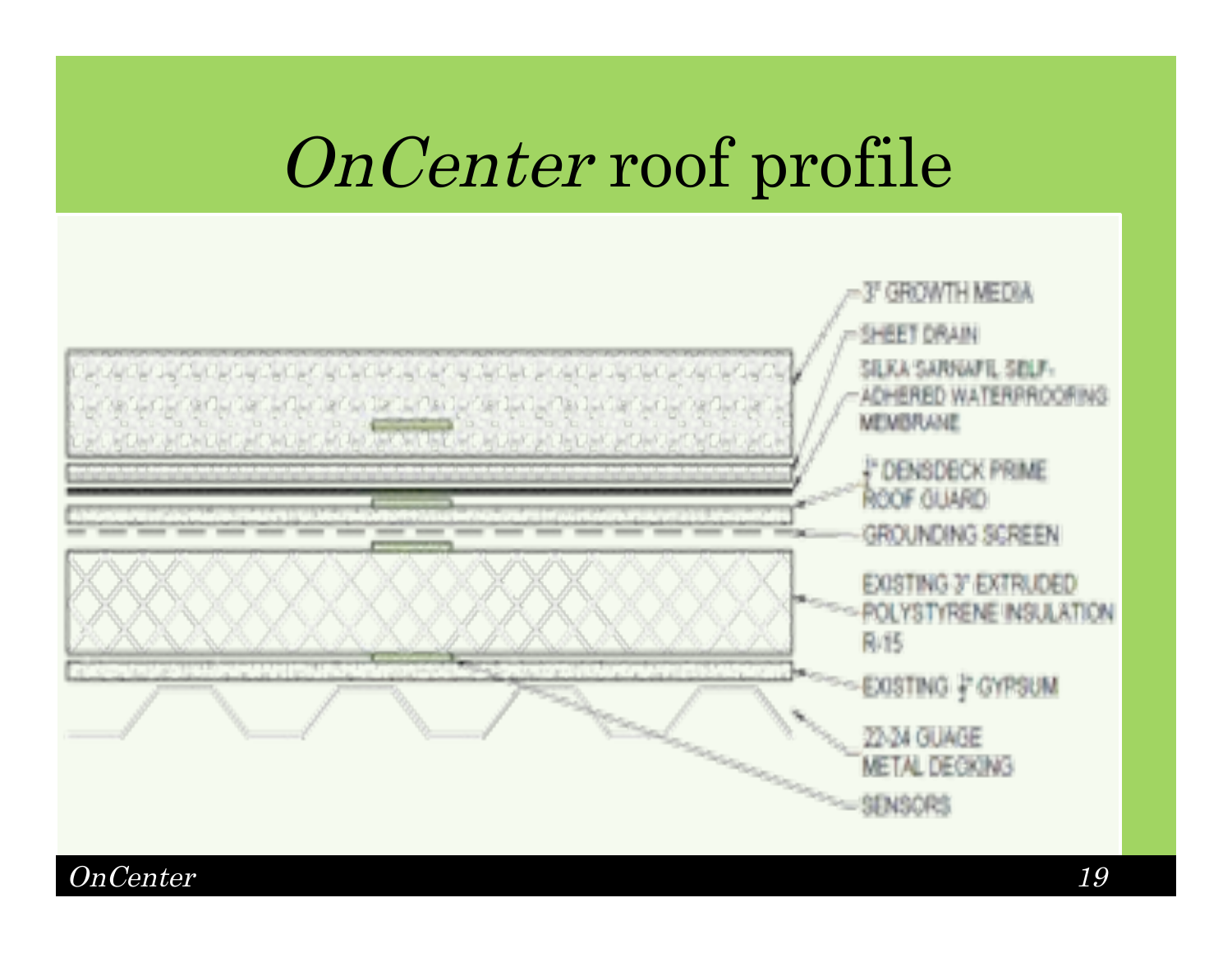### OnCenter sensor location



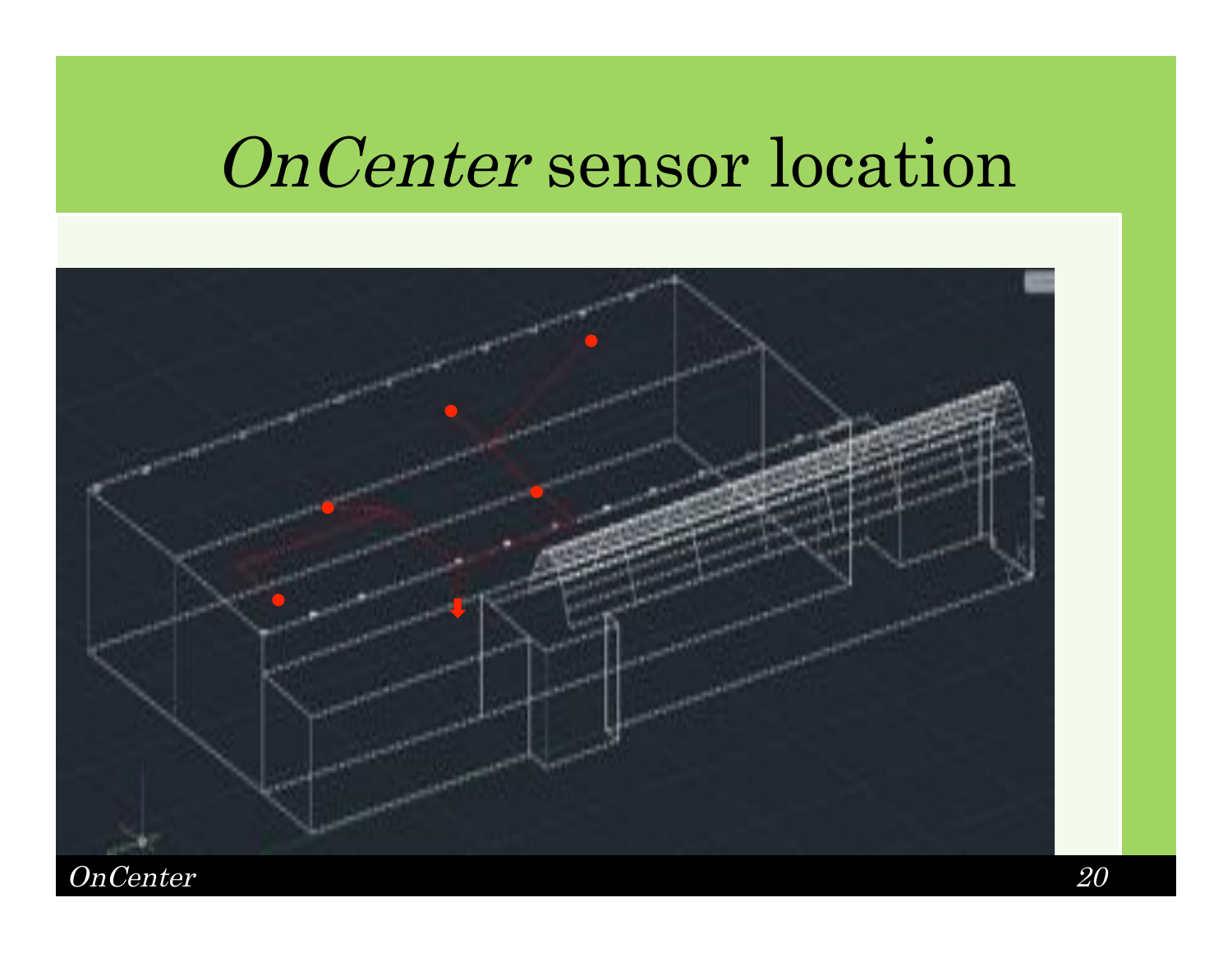### Temperature sensors



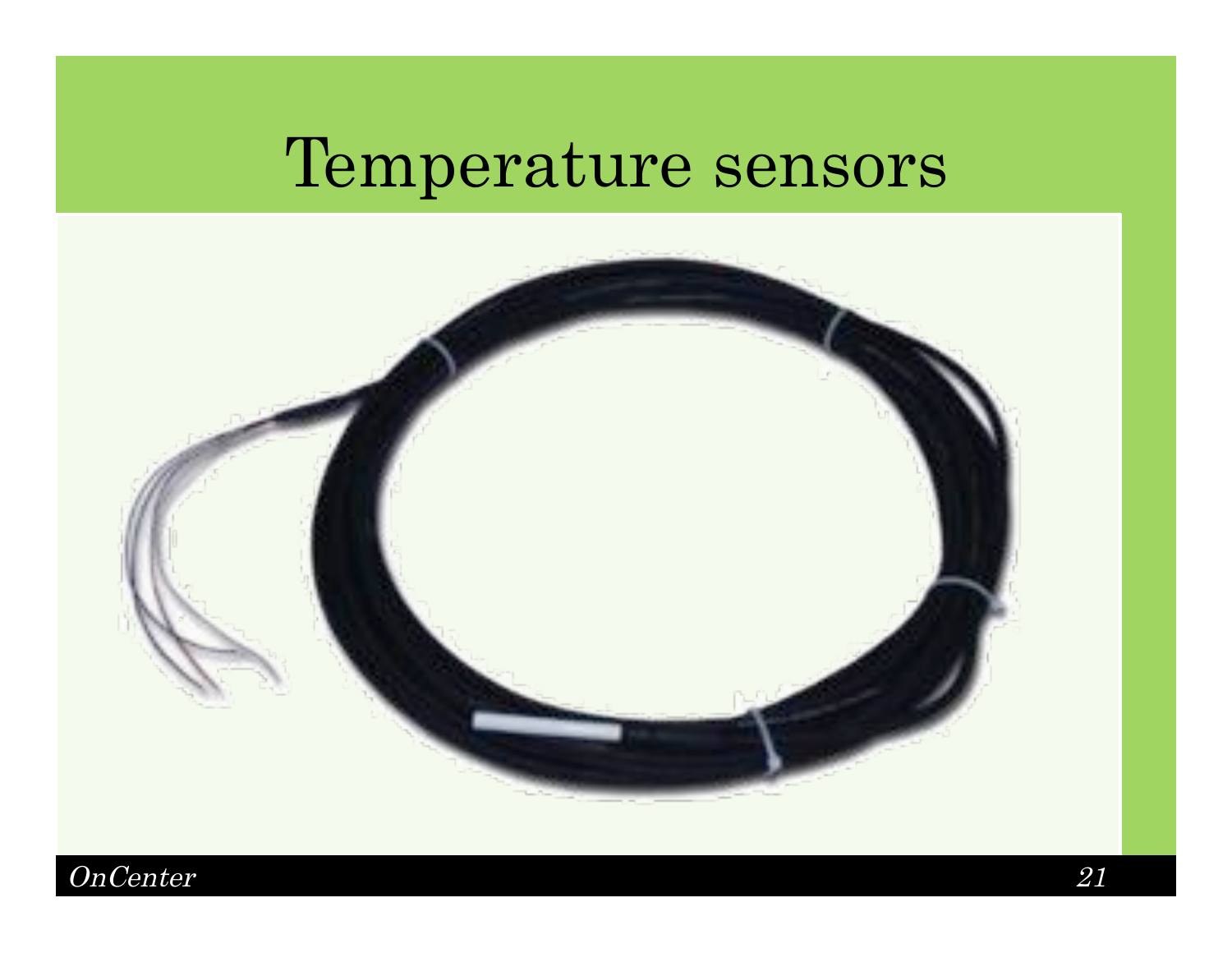### Soil moisture sensors



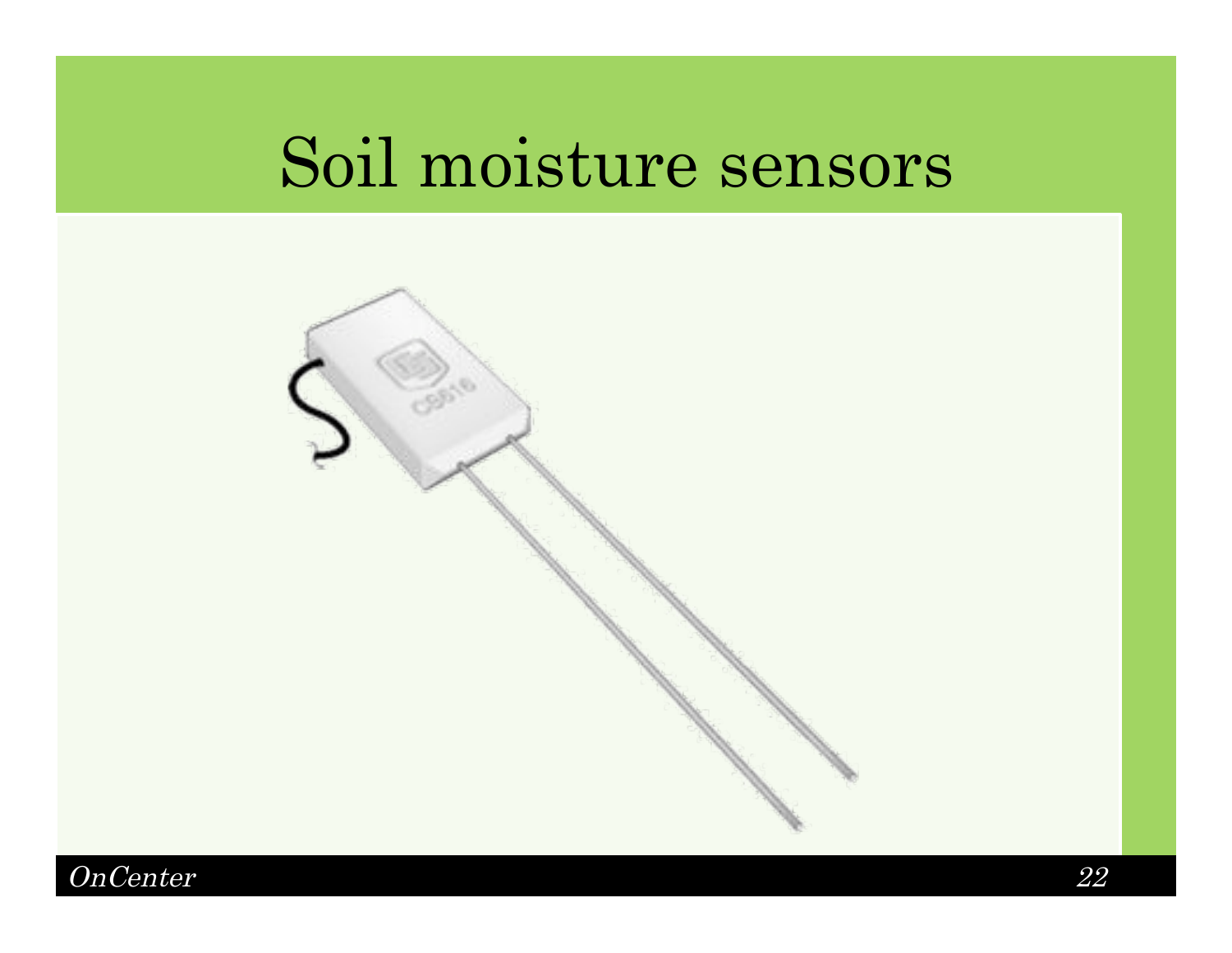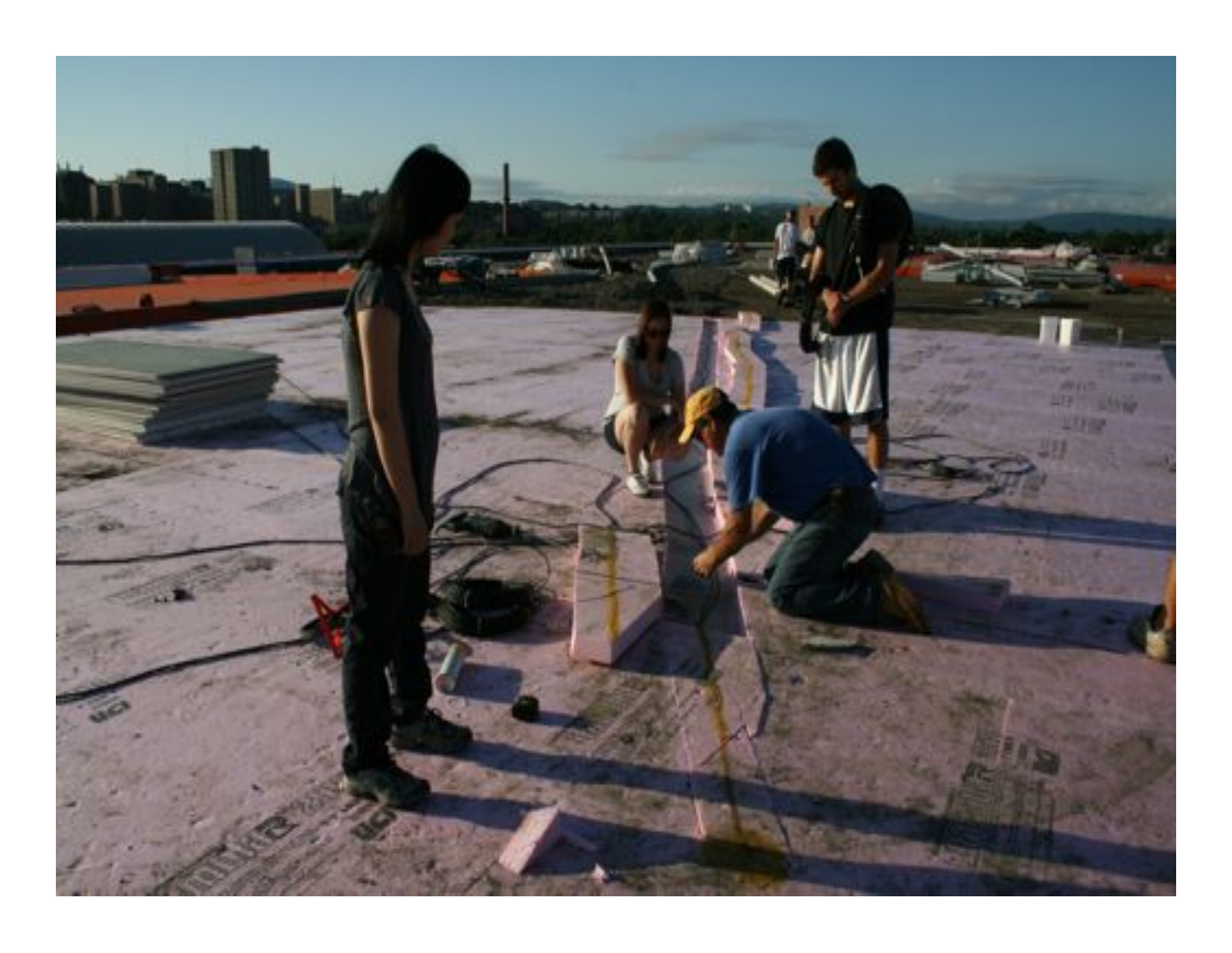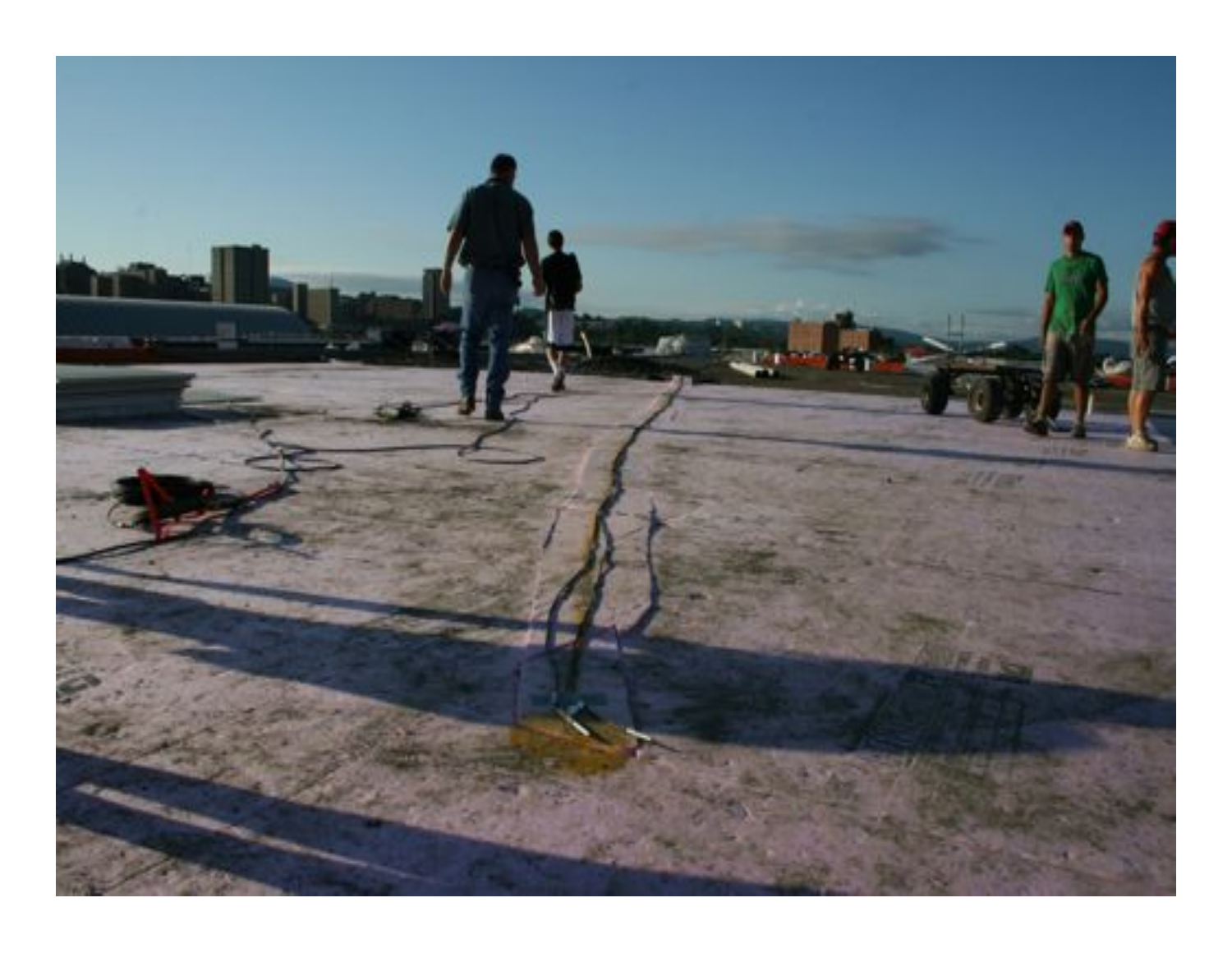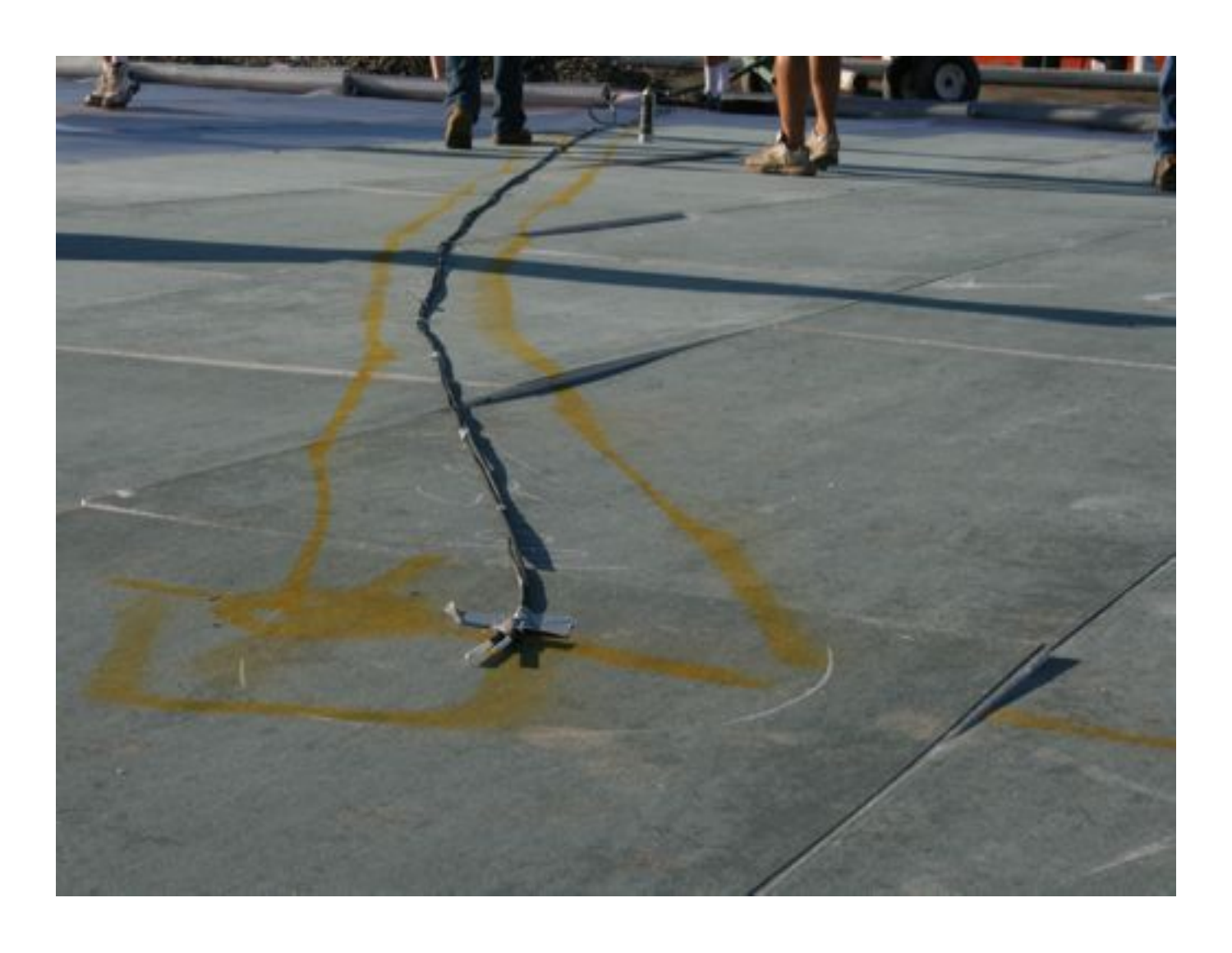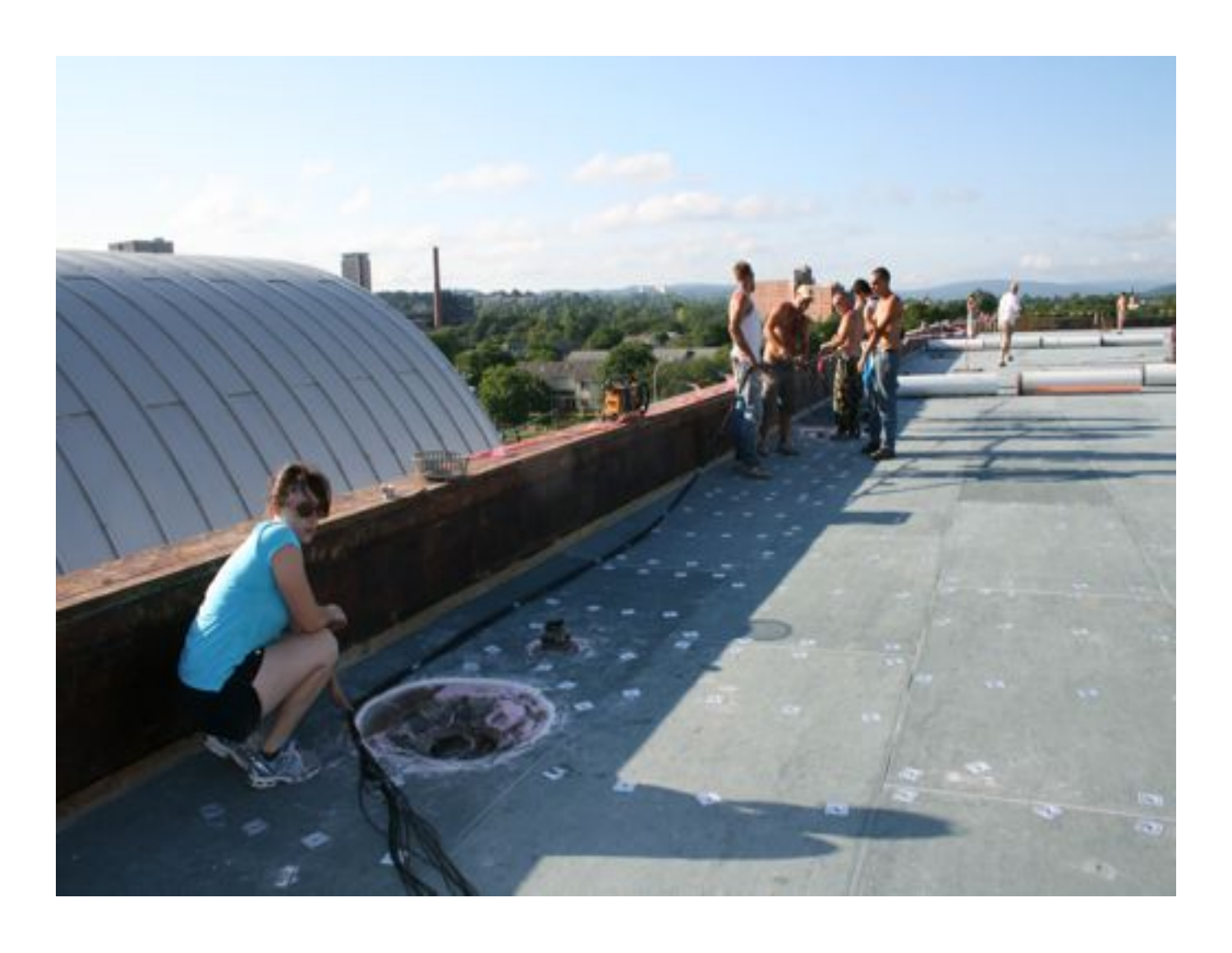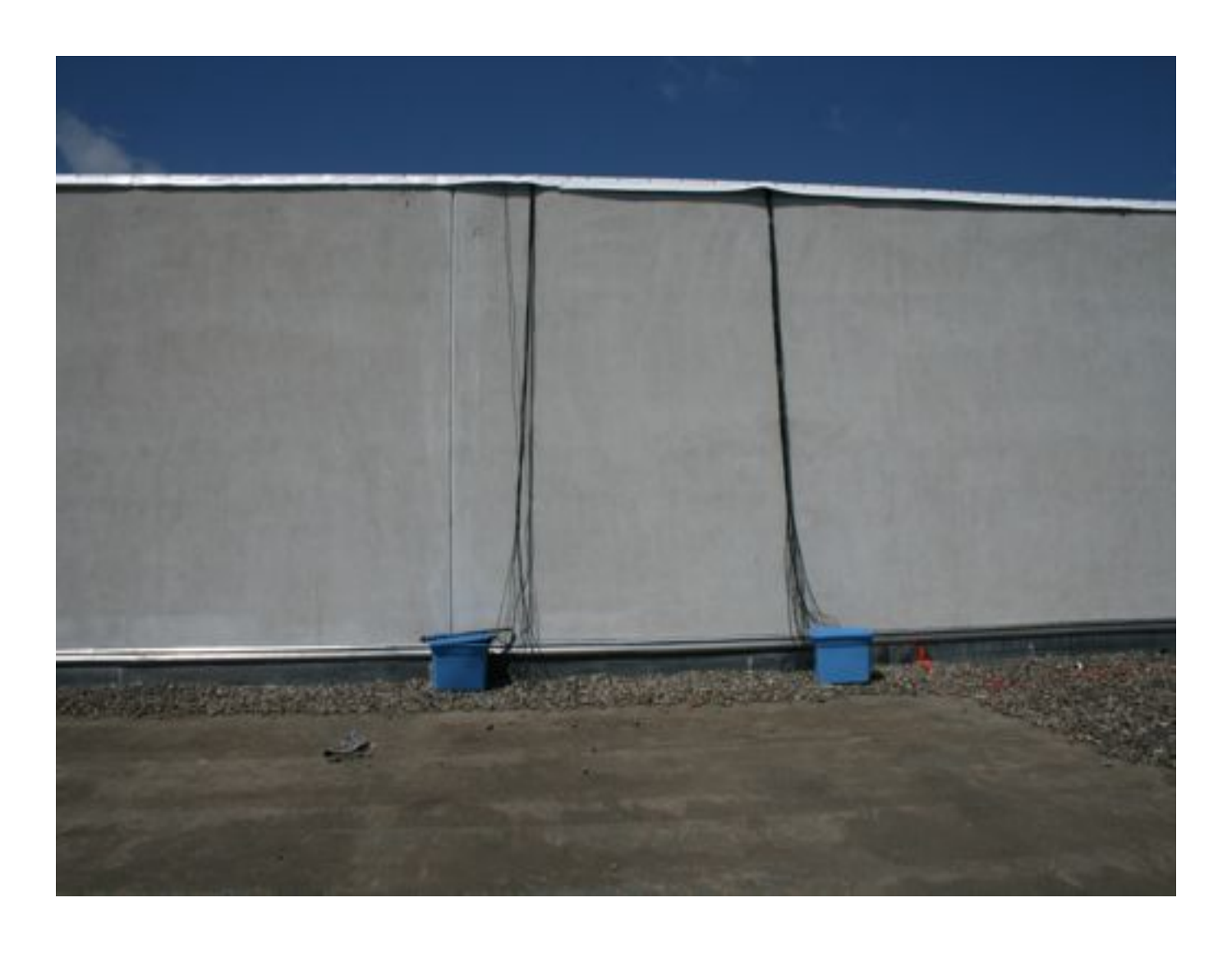### Future work

- Website
	- real-time monitoring
	- live feed webcam
	- accessible to public and schools
- Joint project with SU School of Education
- War memorial water re-use
- Other monitoring opportunities